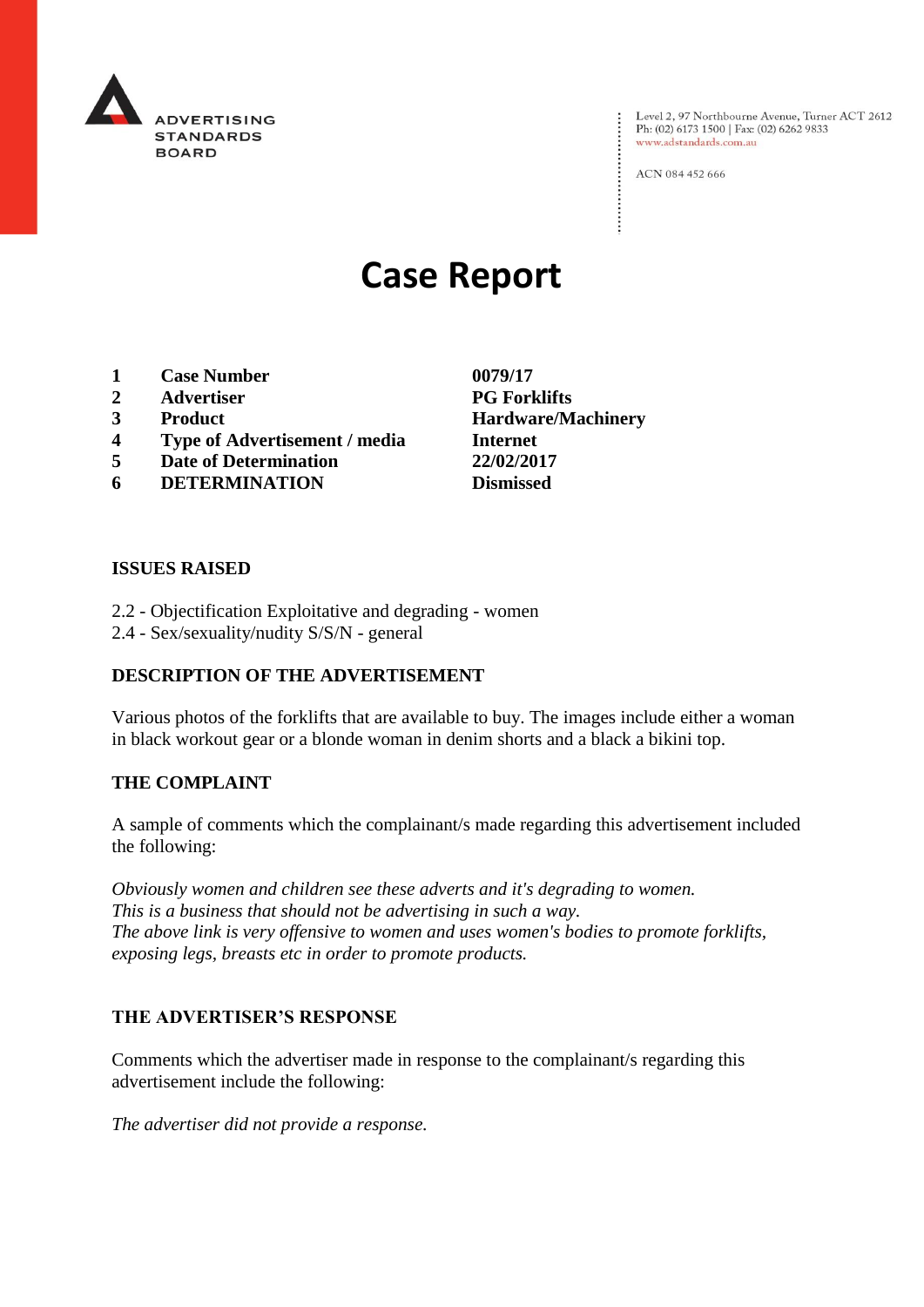## **THE DETERMINATION**

The Advertising Standards Board ("Board") considered whether this advertisement breaches Section 2 of the Advertiser Code of Ethics (the "Code").

The Board noted the complainant's concerns that the images are degrading to women and inappropriate.

The Board viewed the advertisement and noted that the advertiser failed to provide a response.

The Board considered whether the advertisement was in breach of Section 2.2 of the Code. Section 2.2 of the Code states: "Advertising or marketing communications should not employ sexual appeal in a manner which is exploitative and degrading of any individual or group of people."

The Board noted the complainants' concerns that the advertisement uses women's bodies to sell forklifts. The Board noted that in order to be in breach of this section of the Code the image would need to use sexual appeal in a manner that is both exploitative and degrading.

The Board noted the Practice Note for Section 2.2 which provides the following definitions:

"Exploitative means clearly appearing to purposefully debase or abuse a person, or group of person, for the enjoyment of others, and lacking moral, artistic or other values;

Degrading means lowering in character or quality a person or group of persons."

The Board acknowledged that some members of the community would consider it to be exploitative to use attractive women to sell a product that has little relevance to them.

Based on the practice note definitions above, the Board considered that the use of women in this particular advertisement, promoting forklift hire and purchase has little relevance to the product or service.

The Board noted that the women in the advertisement are suitably covered and considered that the manner in which they are depicted is not exploitative in the context of the advertised service, and is not degrading either to these women or to women in general. The Board noted that the women appear happy and in control of their environment.

The Board determined that the advertisement did not breach Section 2.2 of the Code.

The Board then considered whether the advertisement was in breach of Section 2.4 of the Code. Section 2.4 of the Code states: "Advertising or Marketing Communications shall treat sex, sexuality and nudity with sensitivity to the relevant audience".

The Board noted one woman is wearing a bikini top and denim shorts and the other in sports training gear. The Board noted that the style of bikini adequately covers the woman's body and it is not uncommon to see women in bikinis during warmer weather. The Board considered that the level of sexual appeal was very mild and not inappropriate in the context of a broad audience which would include children. The Board considered that there is no prohibition on including images of women in brief clothing in advertising irrespective of the